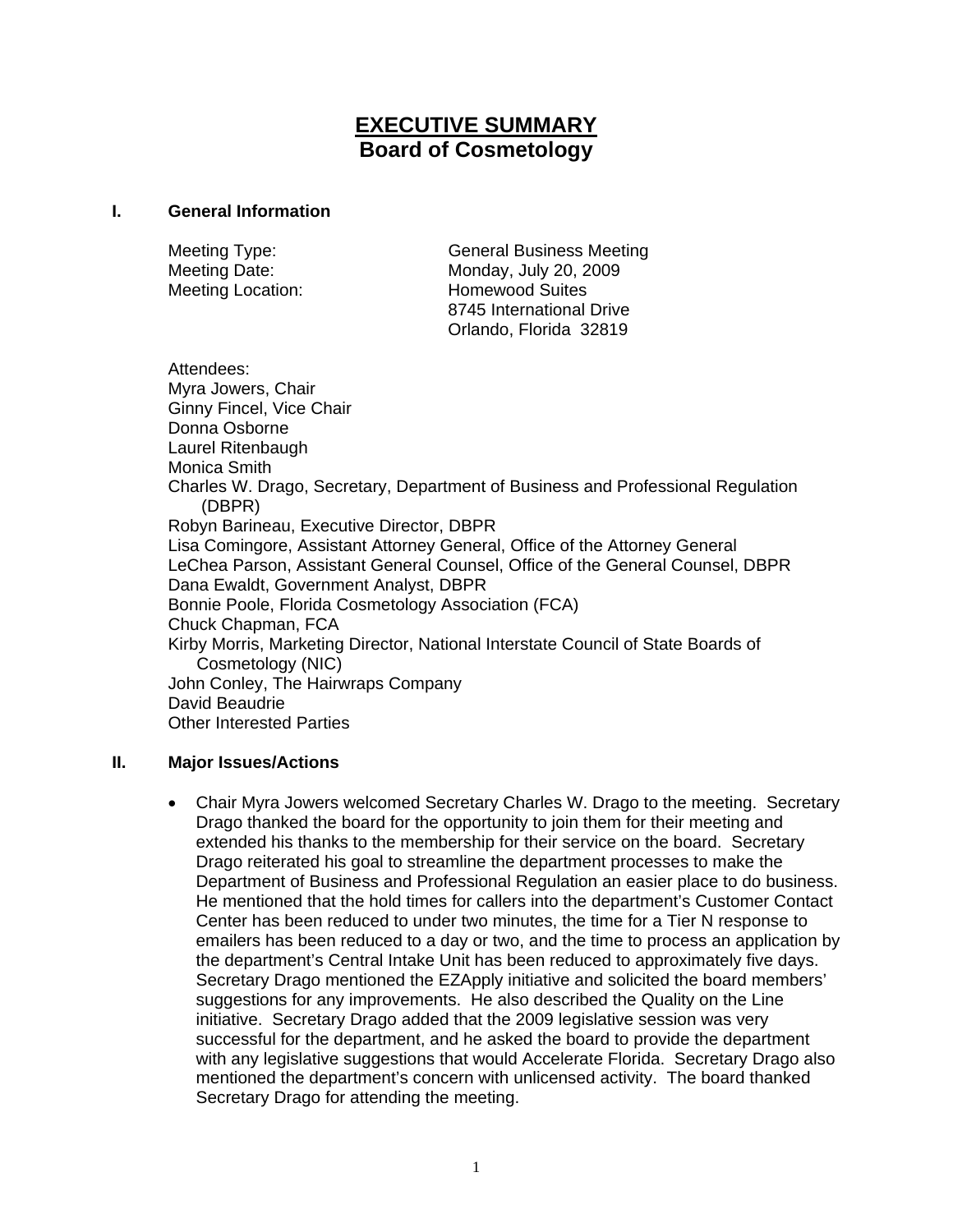- Chair Jowers excused Ms. Rosabel Ramos' absence from the meeting.
- The board welcomed Ms. Lisa Comingore, its new Assistant Attorney General, and Ms. LeChea Parson, its new Assistant General Counsel.
- The board considered 111 disciplinary cases.
- Ms. Parson provided the board with the Prosecuting Attorney's Report and reported that as of July 14, 2009, there were 364 cosmetology cases in the legal section. The board agreed to allow Ms. Parson to continue processing the 114 year-old cases.
- The board denied nine licensure applications and approved 18 licensure applications.
- The board approved five hair braiding course applications, denied one hair braiding course application, approved two hair wrapping applications, approved five body wrapping course applications, denied one body wrapping course application, approved two initial HIV/AIDS course applications, approved three continuing education provider applications, denied one continuing education provider application, approved 12 continuing education course applications, and denied seven continuing education course applications.
- The board discussed the letter submitted by Glow Skin Care, Inc., regarding fish pedicure operation sterilization, sanitation and maintenance procedures. They again agreed that this practice should not be allowed in salons as there is no allowance for animals in a salon nor are the fish kept in a closed aquarium, and there does not appear to be any way to properly sanitize or disinfect the unit holding the fish or the fish in between patrons. The board asked Ms. Robyn Barineau, Executive Director, and Ms. Comingore to send a response.
- The board discussed Rule 61G5-32.001, Florida Administrative Code Continuing Education, and agreed that publication dates for reference materials should be included in the rule. The board asked Ms. Comingore to move forward with development of this rule and asked that she bring back a rule draft to the next meeting for review and discussion.
- The board agreed to move forward with removal of all mailing addresses on personal licenses.
- Ms. Barineau mentioned the letter from Secretary Drago mailed to Chair Jowers regarding 2010 Accelerate Florida legislative initiatives. She asked the board for their input by August 1.
- The board approved a list of criminal offenses which can be approved by the department and do not require review by the board.
- The board agreed that the following change is necessary to Rule 61G5-18.0055, Florida Administrative Code – Supervised Cosmetology Practice Exception, and asked Ms. Comingore to move forward with development:

"Following the completion of the **first** licensing examination by a graduate of a licensed cosmetology school or cosmetology program offered in a public school system, which school or program is certified by the Department of Education, an applicant for licensure as a cosmetologist by examination is eligible to practice temporarily in a current, actively licensed cosmetology salon under the following conditions:

(1) In the event an applicant obtains passing scores on **the first attempt of** both the written and clinical examinations, the applicant shall be eligible, prior to having their application acted on by the Board, to practice cosmetology in a licensed salon, provided that they post their examination results for both examinations at their work station with a recent photograph affixed thereto.

(2) An applicant who fails any part of the examination may not practice as a cosmetologist and may immediately apply for reexamination*.*"